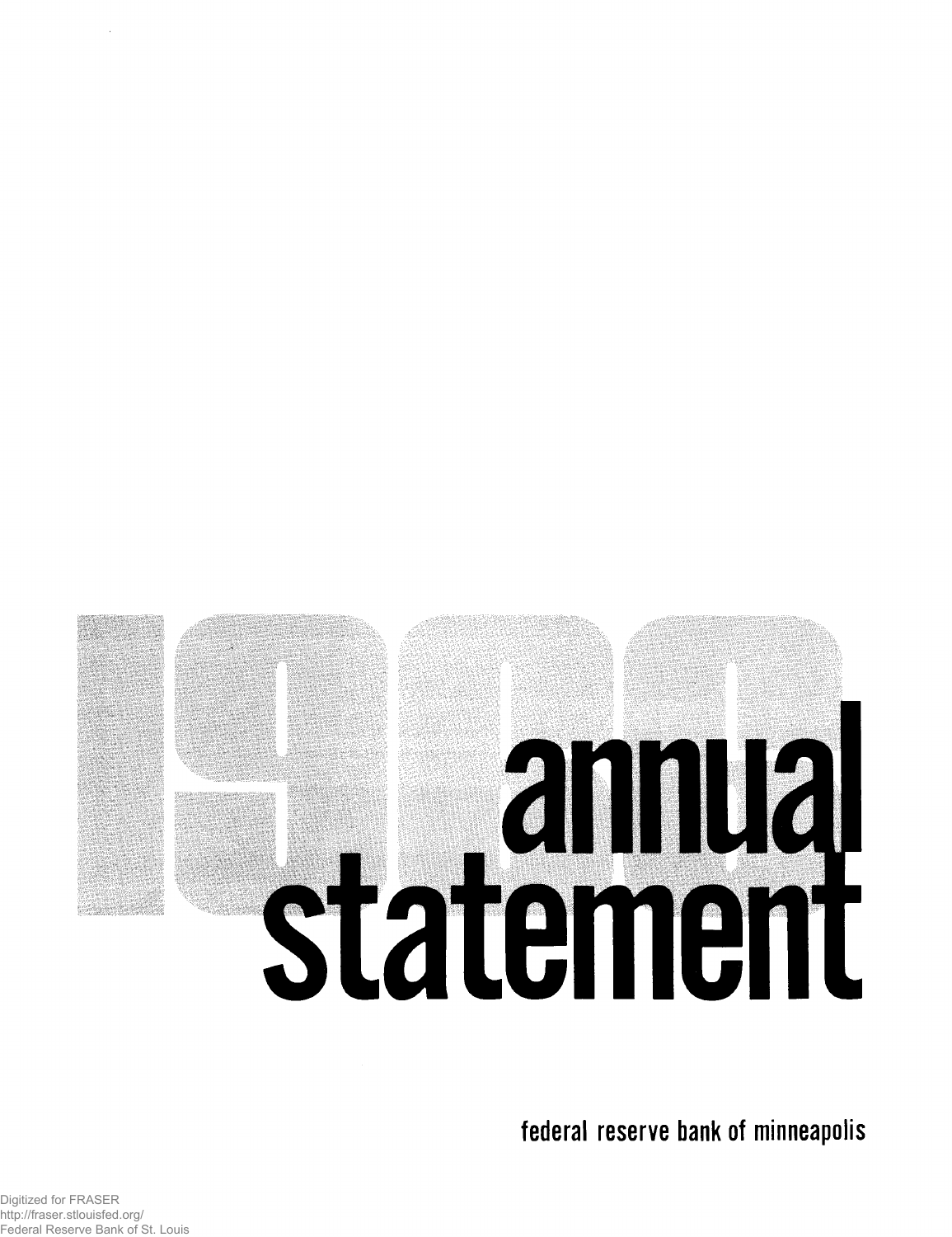# Statement of Condition

| <b>ASSETS</b>                                        | Dec. 31, 1965      | Dec. 31, 1966     |
|------------------------------------------------------|--------------------|-------------------|
| Gold certificate account                             | 257,875,971<br>\$  | 213,129,476<br>\$ |
| Redemption fund for Federal Reserve Notes            | 32,328,973         | 32,080,580        |
| <b>Total Gold Certificate Reserves</b>               | 290,204,944        | 245,210,056       |
| Federal Reserve Notes of other Federal Reserve Banks | 34,789,700         | 23,026,300        |
| Other cash                                           | 3,921,190          | 8,369,759         |
| Discounts and advances                               |                    |                   |
| Secured by U.S. securities                           | 6,445,000          | 3,090,000         |
| Other                                                | 943,000            | 285,000           |
| United States Government securities                  | 838,909,000        | 897,249,000       |
| Total loans and securities                           | 846,297,000        | 900,624,000       |
| Foreign currencies                                   | 14,448,720         | 20,980,925        |
| Cash items in process of collection                  | 247,878,689        | 289,654,074       |
| <b>Bank premises</b>                                 | 3,253,593          | 2,910,223         |
| Other assets                                         | 6,512,312          | 6,782,992         |
| <b>Total Assets</b>                                  | 1,447,306,148      | 1,497,558,329     |
| LIABILITIES                                          |                    |                   |
| Federal Reserve Notes in actual circulation          | 700,070,271<br>\$. | 706,088,291<br>\$ |
| Deposits:                                            |                    |                   |
| Member banks - reserve accounts                      | 492,566,845        | 481,663,955       |
| United States Treasurer - general account            | 37,300,238         | 558,859           |
| Foreign                                              | 3,450,000          | 3,840,000         |
| Other deposits                                       | 5,936,270          | 3,454,098         |
| Total deposits                                       | 539,253,353        | 489,516,912       |
| Deferred availability cash items                     | 177,435,139        | 269,611,547       |
| Other liabilities                                    | 4,186,585          | 5,231,679         |
| <b>Total Liabilities</b>                             | 1,420,945,348      | 1,470,448,429     |
| <b>CAPITAL ACCOUNTS</b>                              |                    |                   |
| Capital paid in                                      | 13,180,400         | 13,554,950        |
| Surplus                                              | 13,180,400         | 13,554,950        |
| <b>Total Liabilities and Capital Accounts</b>        | 1,447,306,148      | 1,497,558,329     |
| Ratio of gold certificate reserves to                |                    |                   |
| Federal Reserve Note liabilities                     | 41.5%              | 34.7%             |
|                                                      |                    |                   |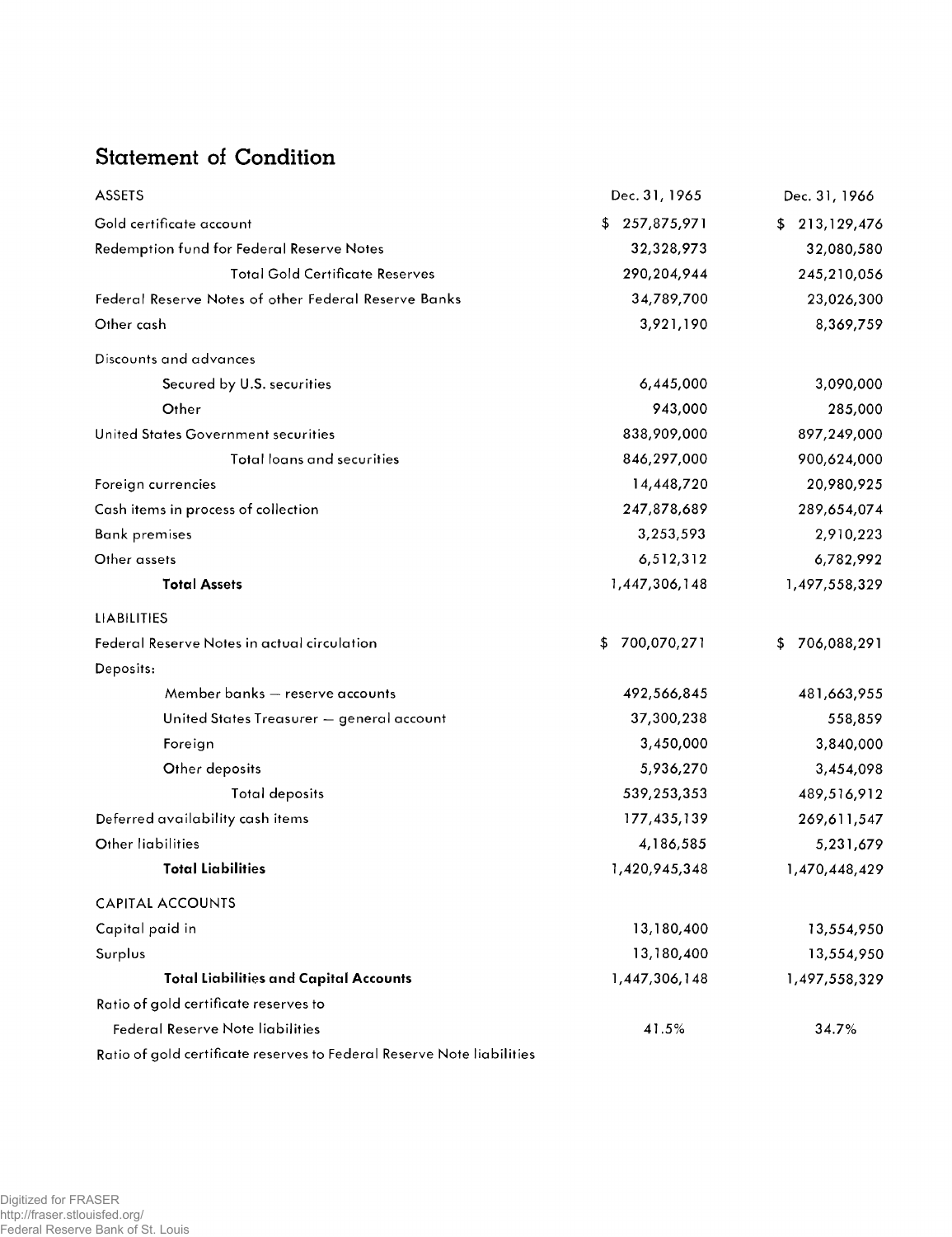### Earnings and Expenses

| <b>CURRENT EARNINGS</b>                                                                       | 1965          | 1966          |
|-----------------------------------------------------------------------------------------------|---------------|---------------|
| Discounts and advances                                                                        | \$<br>618.556 | 686,730<br>\$ |
| United States Government securities                                                           | 31,622,552    | 38,020,021    |
| All other                                                                                     | 352,488       | 556,907       |
| <b>Total Current Earnings</b>                                                                 | 32,593,596    | 39,263,658    |
| <b>CURRENT EXPENSES</b>                                                                       |               |               |
| <b>Operating Expenses</b>                                                                     | 7,088,329     | 7,467,532     |
| Assessment for expenses of Board of Governors                                                 | 199,400       | 215,800       |
| <b>Federal Reserve Currency</b>                                                               | 419,857       | 517,660       |
| <b>Total Current Expenses</b>                                                                 | 7,707.586     | 8,200,992     |
| Less: reimbursement for certain fiscal agency and other expense                               | 593.493       | 626,882       |
| <b>Net Expenses</b>                                                                           | 7,114,093     | 7,574,110     |
| <b>CURRENT NET EARNINGS</b>                                                                   | 25,479.503    | 31,689,548    |
| NET ADDITIONS TO CURRENT NET EARNINGS<br>Profits on sales of U.S. Government securities (net) | 29            | $-50,221$     |
| All other                                                                                     | 34,749        | 42,714        |
| NET EARNINGS BEFORE PAYMENTS TO UNITED STATES TREASURY                                        | 25,514,281    | 31,682,041    |
| PAYMENTS TO U.S. TREASURY (Interest on Federal Reserve Notes)                                 | 23,734,187    | 30,501,383    |
| <b>DIVIDENDS PAID</b>                                                                         | 759,194       | 806,108       |
| <b>TRANSFERRED TO SURPLUS</b>                                                                 | 1,020,900     | 374,550       |
| <b>SURPLUS January 1</b>                                                                      | 12,159,500    | 13,180,400    |
| <b>SURPLUS December 31</b>                                                                    | 13,180,400    | 13,554,950    |

# Volume of Operations\*

|                                                                 | Number      |             | <b>Dollar Amounts</b> |                 |
|-----------------------------------------------------------------|-------------|-------------|-----------------------|-----------------|
|                                                                 | 1965        | 1966        | 1965                  | 1966            |
| Discounts and advances                                          | 757         | 779         | \$2,036,440,000       | \$2,090,733,000 |
| Currency received and counted                                   | 72,869,533  | 77,686,626  | 507,723,000           | 543,258,000     |
| Coin received and counted                                       | 89,563,723  | 164,205,291 | 7,643,000             | 17,000,000      |
| Checks handled, total                                           | 170,800,416 | 190,097,527 | 51,596,023,000        | 57,534,730,000  |
| Collection items handled                                        | 1,027,528   | 1,051,521   | 767,983,000           | 1,014,732,000   |
| Issues, redemptions, exchanges of<br>U.S. Government securities | 287,299     | 326.125     | 9,700,078,000         | 9,881,422,000   |
| Securities held in safekeeping                                  | 341,345     | 343,758     | 1,744,923,000         | 1,741,339,000   |
| Transfers of funds                                              | 132,590     | 151,525     | 76,357,220,000        | 98,290,138,000  |

**\* A ll figures are for M in n eap o lis an d H elena com bined.**